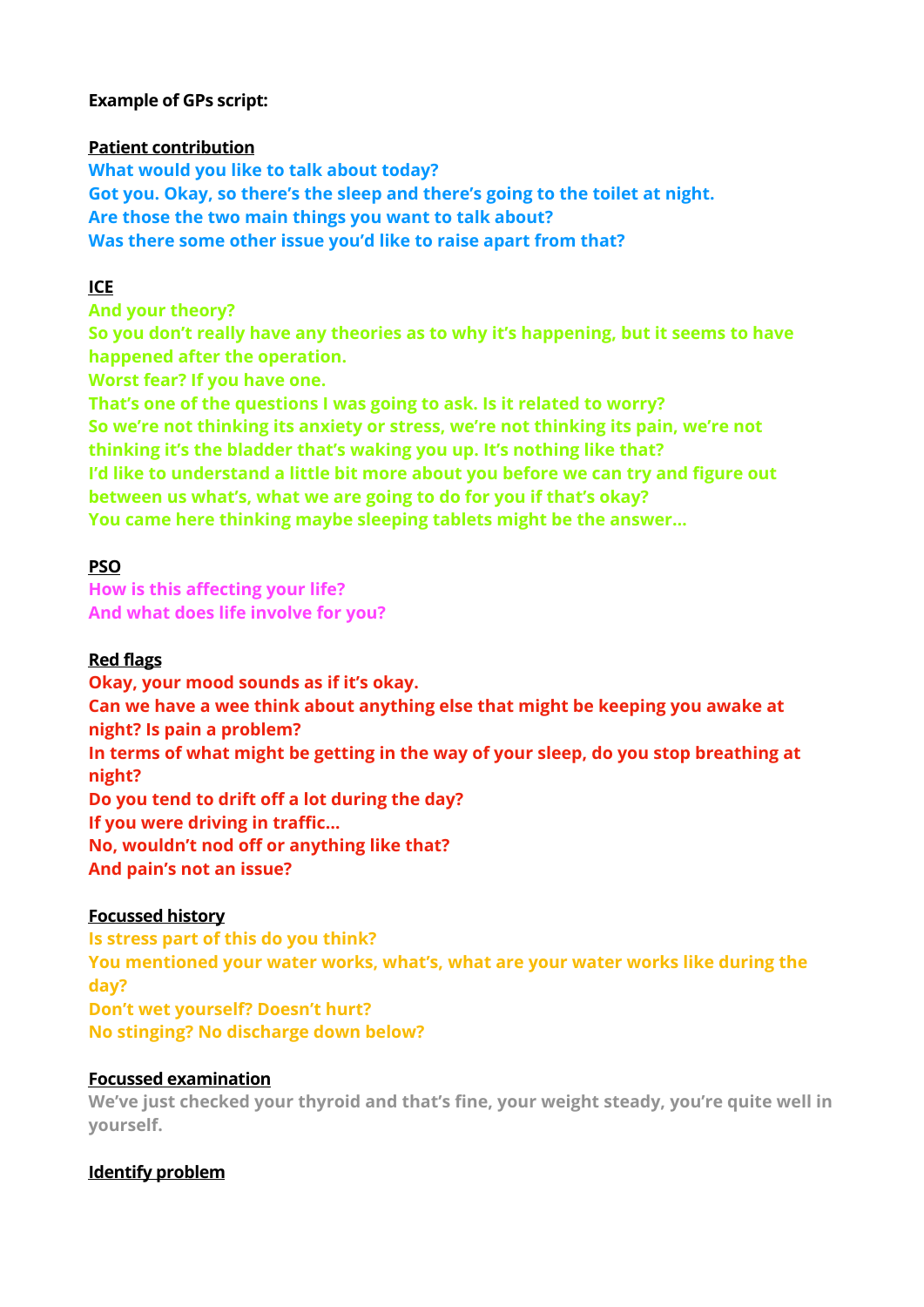**And it's you on your own in the house so we're not having to figure out someone else's pattern of life, so we're not thinking you have a problem called primary insomnia where you're spending too long in bed. It's not that, because you're able to get off to sleep.** 

## **Check understanding**

**Does that make sense? Alright, does that answer all of your questions?** 

## **Develops management plan / shares management plan**

**…it might be worth while if somebody could stay with you for an hour overnight and watch you sleeping.** 

**Well we've got some choice's of thing's to help you with okay. Erm, I'm assuming that you've done some work to try and figure out what's going on with your sleep already and that might have involved some sleep hygiene, do you know what I'm talking about with sleep hygiene?** 

**Alright, I've got a few suggestions.** 

**And I'd like to explore things with you. Are you any good with a computer? Have you got someone who could help you with a computer?** 

**If I give you a website to look at called realgeneralpractice.org, you go to the patient resource area, you go to the insomnia area. Insomnia is about sleep difficulty. That will give you a bunch of resources, so we can explore together what might be going on with your sleep.** 

**And I'm going to make a suggestion. You came here thinking maybe sleeping tablets might be the answer, I'm not going to give you conventional sleeping tablets but I'm going to make a** 

**suggestion. You might like to take something that's not a sleeping tablet but is a mild sedative on a night, that we quite commonly use to help people sleep.** 

**Called Amitriptyline. The downside of it is dryness of the mouth and sometimes it can make** 

**you, when your getting up to go to the toilet, it can make you a bit groggy so we have to be** 

**cautious about the dose…** 

**…but we could experiment with it. You might want to just take, if we gave you a ten milligram tablet we could give you half a tablet on a night in the first instance to see how you get on with it and then you could gradually increase it until you get rest on a night.** 

## **Safety net and follow up**

**…it might be worth while if somebody could stay with you for an hour overnight and watch you sleeping.** 

**Would there be any possibility when you go stay with somebody?** 

**Okay, whenever you get the chance when you're staying with somebody, get them to watch** 

**you sleeping.** 

**It would be helpful to get to know if you're stopping breathing at night because that might** 

**suggest you've got a problem called sleep apnoea.**